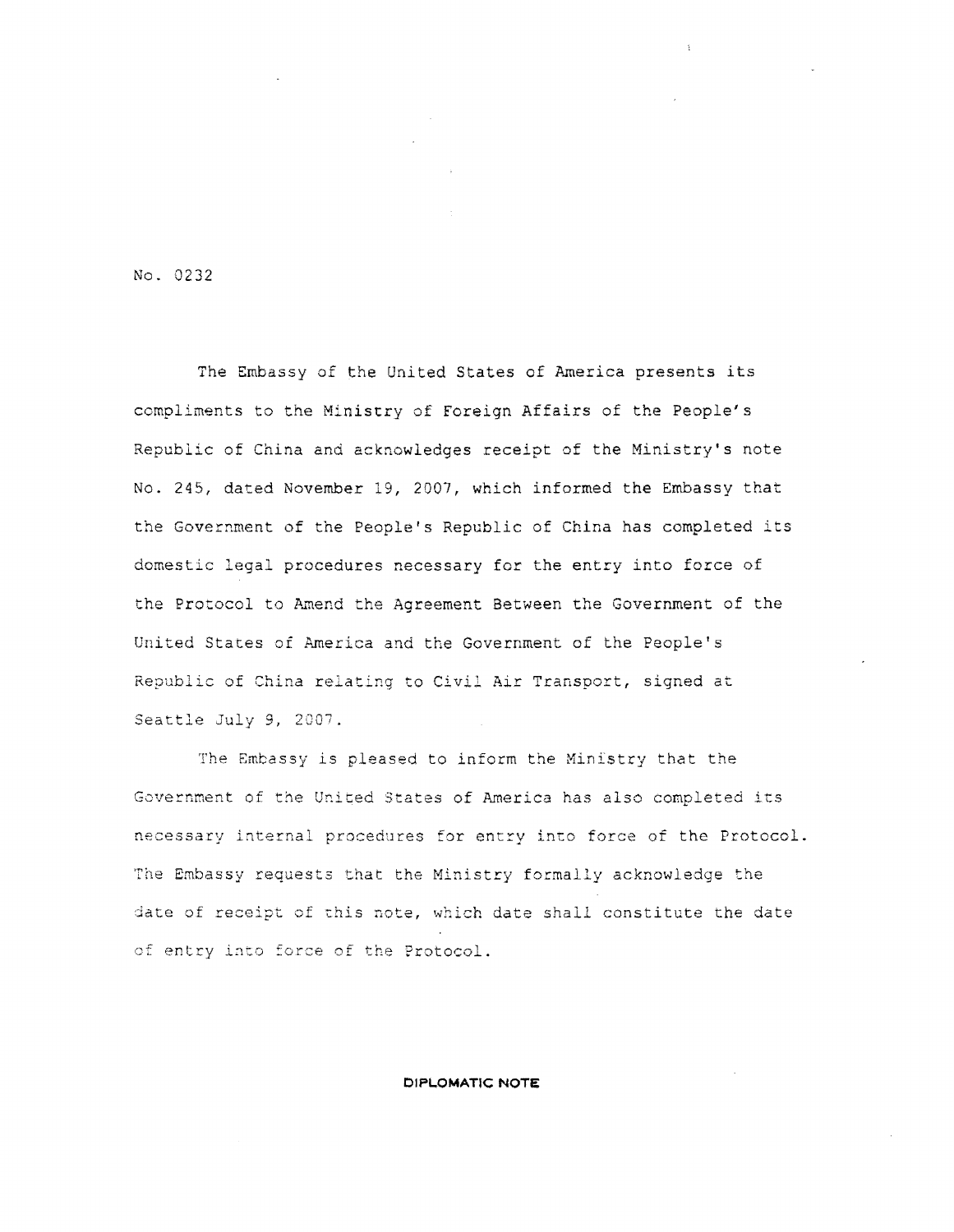The Embassy of the United States of America avails itself of this opportunity to renew to the Ministry of Foreign Affairs of the People's Republic of China the assurances of its highest consideration.

Embassy of the United States of America,

Beijing, February 12, 2008.